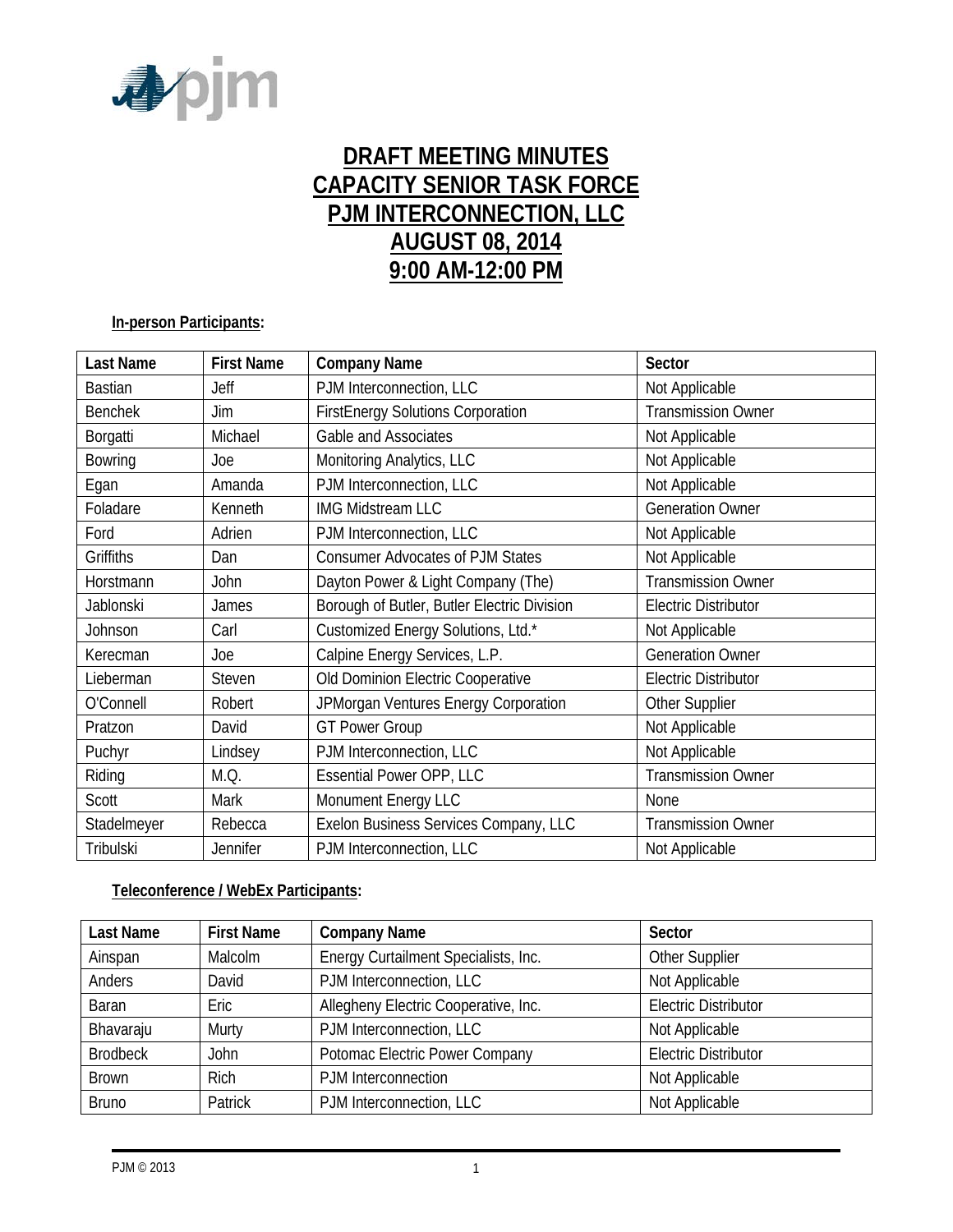

| Campbell  | <b>Bruce</b>  | EnergyConnect, Inc.                                         | Other Supplier              |
|-----------|---------------|-------------------------------------------------------------|-----------------------------|
| Carretta  | Kenneth       | PSEG Energy Resources and Trade LLC                         | <b>Transmission Owner</b>   |
| Citrolo   | John          | PSEG Energy Resources and Trade LLC                         | <b>Transmission Owner</b>   |
| De Geeter | Ralph         | Maryland Public Service Commission                          | Not Applicable              |
| Dean      | Evan          | <b>FirstEnergy Solutions Corporation</b>                    | <b>Transmission Owner</b>   |
| DeNavas   | Joseph        | Potomac Electric Power Company                              | <b>Electric Distributor</b> |
| Esposito  | Patricia      | Atlantic Grid Operations A, LLC                             | Other Supplier              |
| Etnoyer   | Scott         | Raven Power Marketing LLC                                   | <b>Generation Owner</b>     |
| Farber    | John          | DE Public Service Commission                                | Not Applicable              |
| Filomena  | Guy           | Customized Energy Solutions, Ltd.*                          | Not Applicable              |
| Fisher    | Amy           | Linden VFT LLC                                              | <b>Transmission Owner</b>   |
| Fitch     | Neal          | <b>NRG Power Marketing LLC</b>                              | <b>Generation Owner</b>     |
| Flynn     | Paul          | PJM Interconnection, LLC                                    | Not Applicable              |
| Fort      | Jim           | The Energy Authority                                        | Other Supplier              |
| Gebolys   | Debbie        | Ohio PUC                                                    | Not Applicable              |
| Gilani    | Rehan         | ConEdison Energy, Inc.                                      | Other Supplier              |
| Greening  | Michele       | PPL EnergyPlus, L.L.C.                                      | <b>Transmission Owner</b>   |
| Hagaman   | Derek         | <b>GT Power Group</b>                                       | <b>Transmission Owner</b>   |
| Hall II   | Walter        | Maryland Public Service Commission                          | Not Applicable              |
| Heizer    | Fred          | Ohio PUC                                                    | Not Applicable              |
| Higgins   | Craig         | North Carolina Electric Membership Corporation              | <b>Electric Distributor</b> |
| Hoatson   | Tom           | Riverside Generating, LLC                                   | Other Supplier              |
| Horton    | Dana          | Appalachian Power Company                                   | <b>Transmission Owner</b>   |
| Jennings  | Kenneth       | Duke Energy Business Services LLC                           | <b>Generation Owner</b>     |
| Jett      | William       | Duke Energy Business Services LLC                           | <b>Generation Owner</b>     |
| Jones     | Ryan          | Allegheny Electric Cooperative, Inc.                        | <b>Electric Distributor</b> |
| Kopon     | Owen          | Brickfield, Burchette, Ritts & Stone, P.C.                  | Not Applicable              |
| Lacy      | Catharine     | Dominion Virginia Power                                     | Not Applicable              |
| LaRocque  | Matthew       | PJM Interconnection, LLC                                    | Not Applicable              |
| Levine    | Jeffrey       | IPR-GDF SUEZ Energy Marketing NA, Inc.                      | Other Supplier              |
| Lewis     | Cara          | <b>Public Service Electric &amp; Gas Company</b>            | <b>Transmission Owner</b>   |
| Ma        | Alex          | Invenergy                                                   | <b>Generation Owner</b>     |
| Mabry     | David         | McNees Wallace & Nurick LLC                                 | Not Applicable              |
| Maher     | Mollie        | PPL EnergyPlus, L.L.C.                                      | <b>Transmission Owner</b>   |
| Mahoney   | Julieanne     | New York State Electric & Gas Corporation                   | Other Supplier              |
| Marton    | David         | <b>FirstEnergy Solutions Corporation</b>                    | <b>Transmission Owner</b>   |
| Marzewski | <b>Skyler</b> | Monitoring Analytics, LLC                                   | Not Applicable              |
| Matheson  | Eric          | Pennsylvania Public Utility Commission                      | Not Applicable              |
| Mattfolk  | Alexander     | Long Island Lighting Company d/b/a LIPA                     | Other Supplier              |
| Maucher   | Andrea        | Division of the Public Advocate of the State of<br>Delaware | End User Customer           |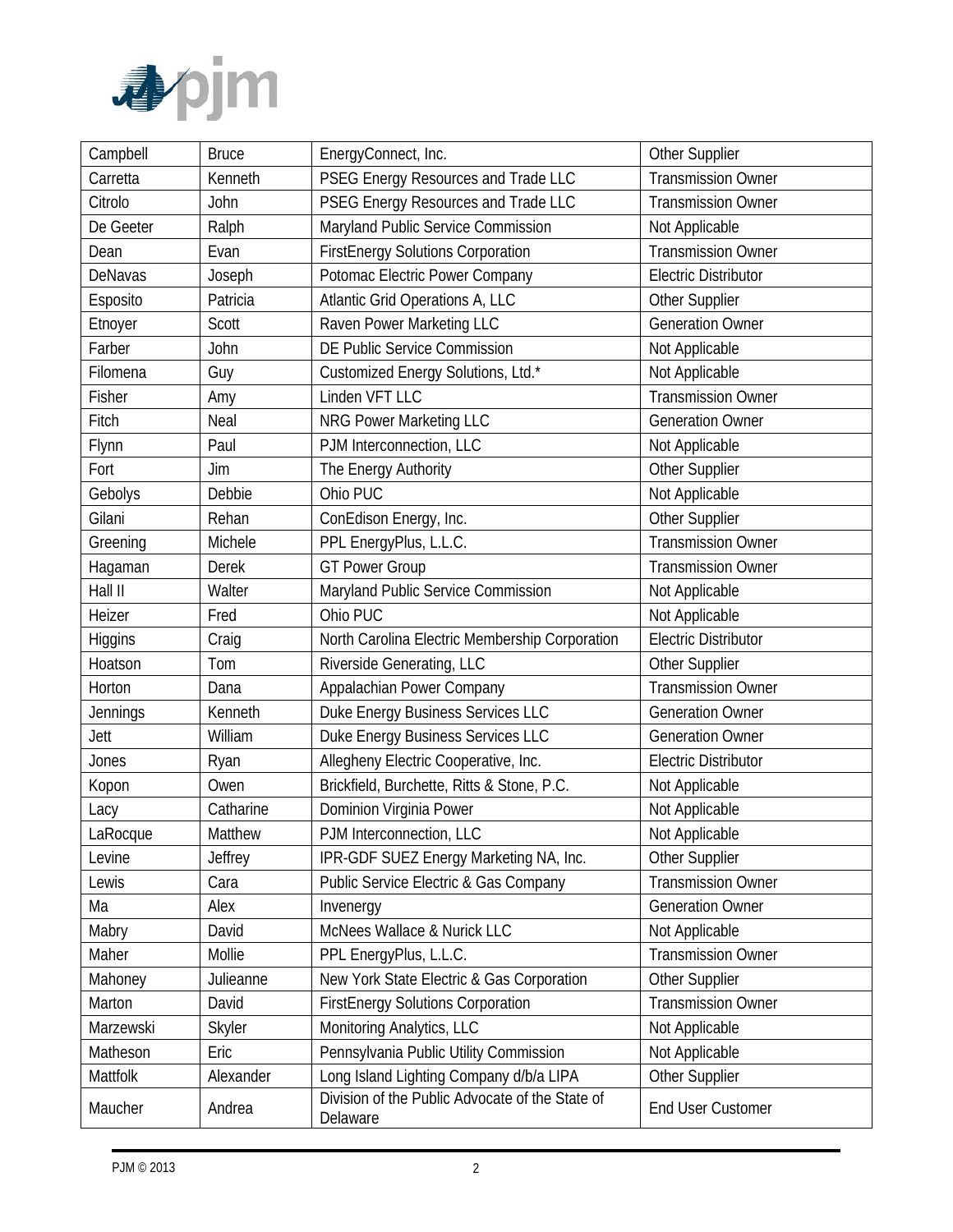

| Maye             | Shelly-Ann     | North America Power Partners LLC                              | Other Supplier              |
|------------------|----------------|---------------------------------------------------------------|-----------------------------|
| McDonnell        | Patrick        | Pennsylvania Public Utility Commission                        | None                        |
| <b>McGuirk</b>   | <b>Brian</b>   | Direct Energy Business Marketing, LLC                         | Other Supplier              |
| Moerner          | Lisa           | Virginia Electric & Power Company                             | <b>Transmission Owner</b>   |
| Ondayko          | <b>Brock</b>   | Appalachain Power Company                                     | <b>Transmission Owner</b>   |
| Patten           | Kevin          | Appalachain Power Company                                     | <b>Transmission Owner</b>   |
| Peoples          | John           | Duquesne Light Company                                        | <b>Transmission Owner</b>   |
| Perrotti         | Frank          | New Jersey Board of Public Utilities                          | Not Applicable              |
| Poulos           | Greg           | EnerNOC, Inc.                                                 | Other Supplier              |
| Price            | Ruth           | Division of the Public Advocate of the State of<br>Delaware   | <b>End User Customer</b>    |
| <b>Rismiller</b> | Randy          | Illinois Commerce Commission                                  | Not Applicable              |
| Rohrbach         | John           | Southern Maryland Electric Cooperative                        | <b>Electric Distributor</b> |
| Salaneck         | Alexandra      | Monitoring Analytics, LLC                                     | Not Applicable              |
| Sasser           | Jonathan       | PJM Interconnection, LLC                                      | Not Applicable              |
| Scarpignato      | David          | Direct Energy Business, LLC                                   | Other Supplier              |
| Sitaraman        | Nicole         | Office of the Peoples Counsel for the District of<br>Columbia | <b>End User Customer</b>    |
| Sudhakara        | Raghu          | Rockland Electric Company                                     | <b>Transmission Owner</b>   |
| Suh              | Jung           | Noble Americas Energy Solutions LLC                           | Other Supplier              |
| Swalwell         | <b>Bradley</b> | Tangent Energy Solutions, Inc.                                | Other Supplier              |
| Walter           | Laura          | PJM Interconnection, LLC                                      | Not Applicable              |
| Wilson           | James          | <b>Wilson Energy Economics</b>                                | Not Applicable              |
| Wisersky         | Megan          | Madison Gas & Electric Company                                | Other Supplier              |
| Xenopoulos       | Damon          | Brickfield, Burchette, Ritts & Stone, P.C.                    | Not Applicable              |

# **1. ADMINISTRATION**

Ms. Ford called the meeting to order and Ms. Egan took attendance. Minutes from the August 01 meeting were approved.

Ms. Ford reminded the group that the August 22 CSTF meeting has been cancelled to accommodate other stakeholder meetings.

## **2. DR CAPACITY MARKET TRANSITION MECHANISM FOR NEW 30 MINUTE LEAD TIME**

Mr. Bastian provided updated information, and answered stakeholder questions on the [proposed transition](http://pjm.com/~/media/committees-groups/task-forces/cstf/20140801/20140801-item-02-dr-capacity-market-transition-mechanism.ashx)  [mechanism](http://pjm.com/~/media/committees-groups/task-forces/cstf/20140801/20140801-item-02-dr-capacity-market-transition-mechanism.ashx) (as per FERC's order) that would allow curtailment service providers that are unable to deliver amounts of demand response previously cleared in PJM's capacity auctions to be relieved of part, or all of, their obligation and have their capacity payments commensurately reduced accordingly.

#### **3. NET E&AS REVENUE OFFSET METHODOLOGY**

Dr. Paul Sotkiewicz provided additional details on the potential methodology for calculating forward energy and ancillary services (E&AS) offset.